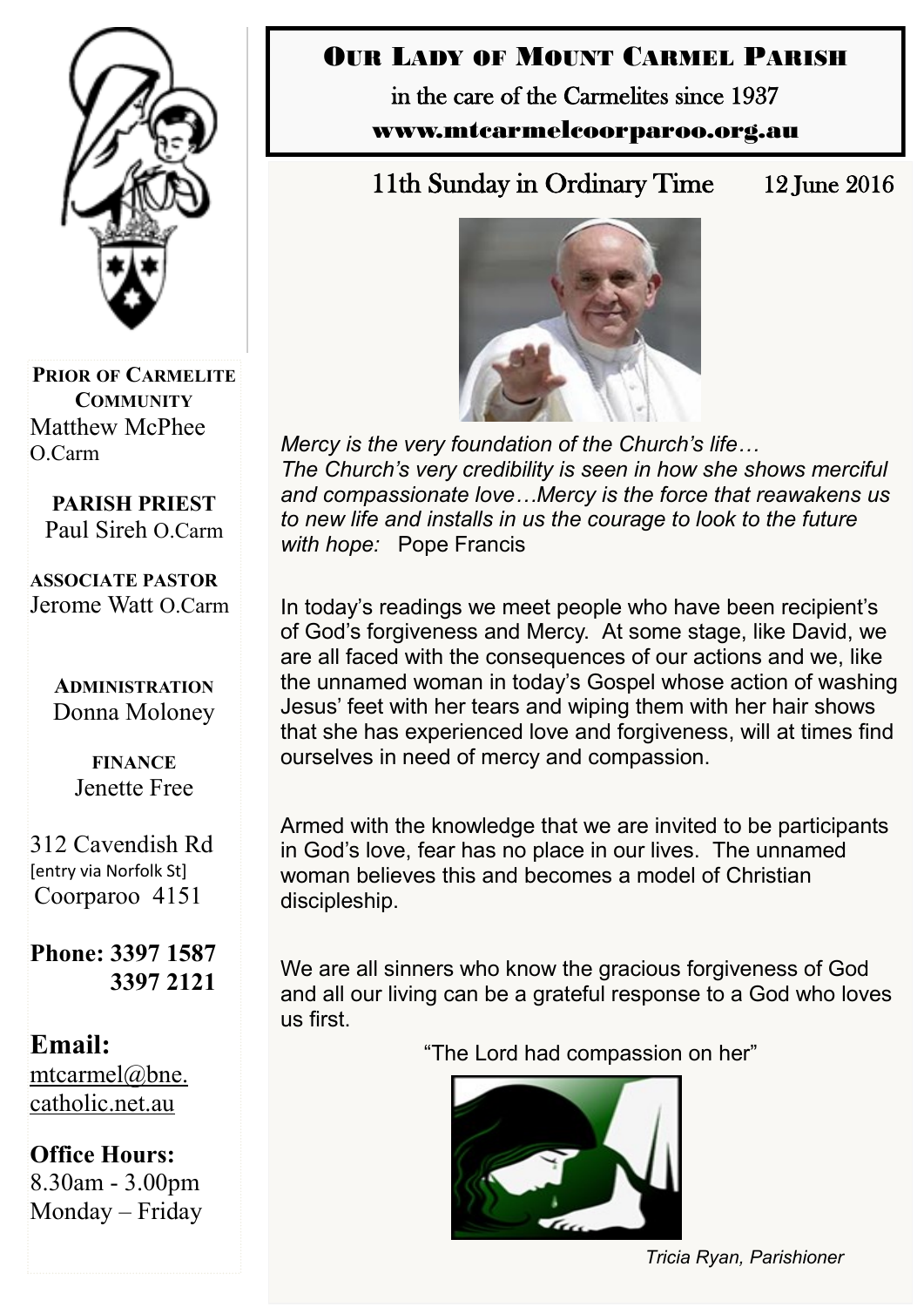# PARISH MASS TIMES

 Weekends: Saturday Vigil: 6pm Sunday: 8.30am & 5.30pm

Weekdays: Monday to Saturday 9am *A Mass of Anointing is held on the first Wednesday of every month at 10am followed by morning tea.*

> Reconciliation: Saturdays 9.30am – 10am



Rosary: Mondays – after 9am Mass



children:  **Juda Sherwood**

Community the following

I baptize you in the name<br>of the Father and of the son<br>oond of the floty Spirit

**Sasha Clark, Violet Speedy** 

**BAPTISMS**— This weekend we welcome into our Catholic

**Veronica Weatherley**

**Ava Lanigan**

The **Sacrament of Confirmation** was held last Tuesday and Wednesday evenings and were wonderful occasions, with 88 children

**………………………………………**



being Confirmed by Bishop Joseph Oudeman. We congratulate these

children on their Confirmation.

Next Sunday's Readings: 19th June **Year C 11th Sunday in Ordinary Time**

> **Zech 12:10-11, 13:1; Gal 3:26-29; Gospel: Lk 9:18-24**

# Mercy Door



*Pope Francis opening the Mercy Door at the Vatican.*

Our Lady of Mt Carmel has joined with The Vatican and Churches across the world in having a **"Mercy Door'** at the entrance to their church this year, the Jubilee Year of Mercy.

Have you taken the opportunity yet to enter or exit through our Mercy Door ? (*the far right door as you enter the church)*

After you step into the Mercy foyer, there is our 'Mercy Tree' and along the brick wall are messages and images of Christ's Mercy.

I am encouraging everyone to be open to the richness of graces at our **Mercy**  entrance and to pause for a moment and to reflect on our merciful God.

We want to see our parish **Mercy**  entrance flourishing with your prayers, thoughts, intentions (thanking God for his mercy, or asking God for his mercy in some situation in your life). Maybe you have an image of mercy in action.

Please hand your contributions to one of the Priests, or into the office, or drop it into our mailbox on Norfolk Street.

*You can put your name to it, or keep it anonymous.*

As parishioners this is your door and we eagerly await your contributions.

Fr Paul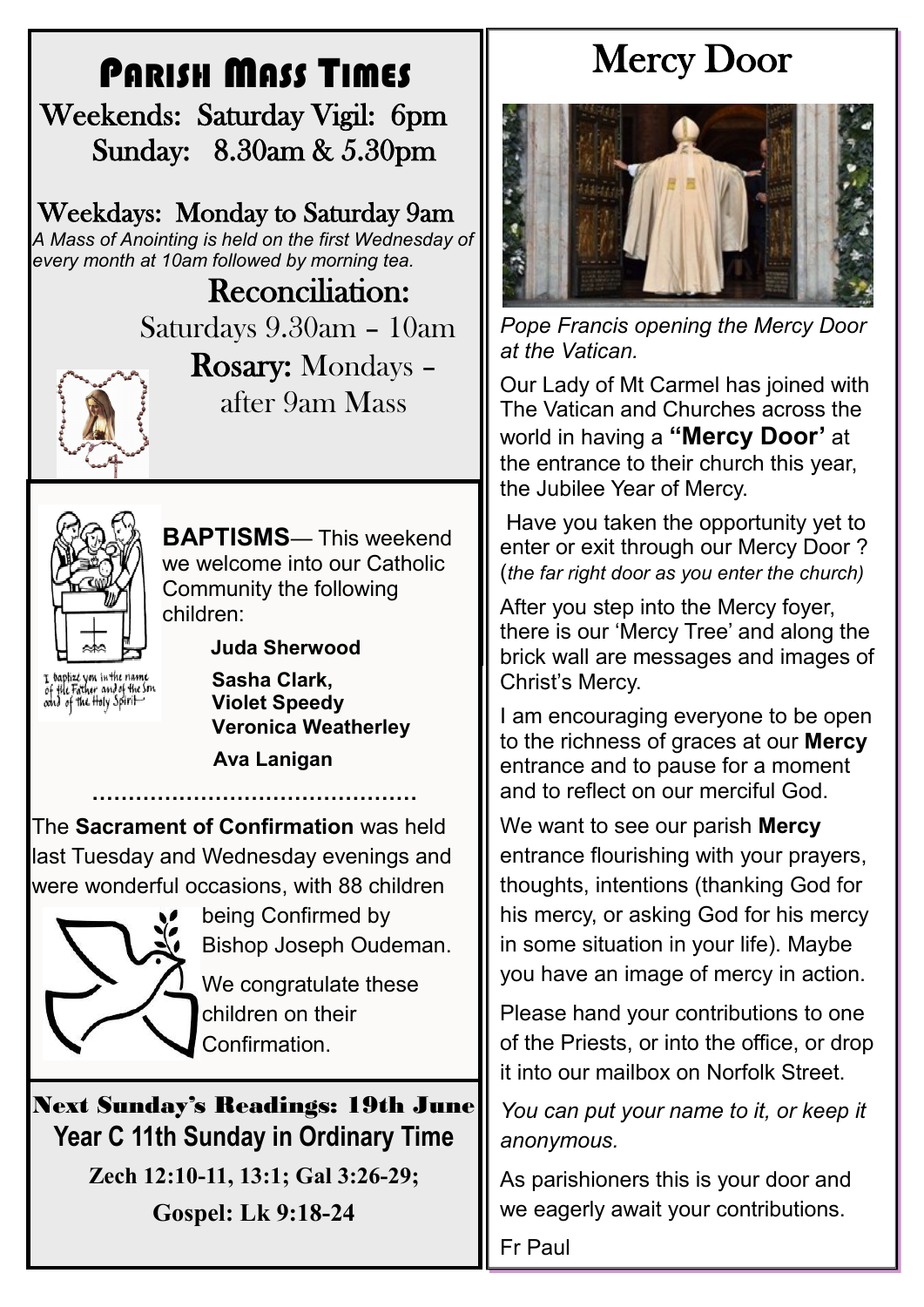# round and Abo

Mt Carmel Seniors Social Club - Will meet on **Thursday 16 June** in the Carmel Community Room at **9.30am** (following the 9am Mass).

All welcome, morning tea will follow.

*Next excursion planned by the Club is an interesting guided tour of the Airport and Port of Brisbane. Thursday 21st July. Put it in your diary now!*

………………………………………………………………………………………..

**The Friends of Zumalai** wish to thank everyone who helped organise and support their recent State of Origin fundraiser at Mt Carmel School hall.

This event raised \$2314, a wonderful result. These funds will help support education projects in Zumalai .

Please note the next Friends of Zumalai meeting is in the Community room next Monday night June 13th at 7.30 pm. New members always welcome to attend.

**The Parish Pastoral Council will be meeting on Tuesday 21st June in the Carmel Community Room.**

…………………………………………………………………………………….

**Position: Villanova College** is seeking expressions of interest for a part time **Housekeeper for the Augustinian Priory**

Duties will include cleaning, ironing and washing. On offer is a 12 month contract, 4 hours per day between 8am-12noon, 5 days per week. Email: villa@vnc.qld.edu.au, attention Fr Peter Wieneke.

………………………………………………………………………………….

**Planned Giving Envelopes:** The planned giving envelopes for 2016/17 are at the front of the church for collection. The envelopes are in numerical order Please check your number against the list on the noticeboard.

If parishioners who are currently using the envelope system wish to transfer to either the Direct Debit or Credit Card system, please take the forms that are available at the front of the church.

The Direct Debit method is preferred by the Parish as the most efficient and cost effective means of contribution by parishioners.

*Thank you for contributing through the Planned Giving Program, your generosity is appreciated. Also, please collect a copy of the Parish Finance Council 2015 Report.*